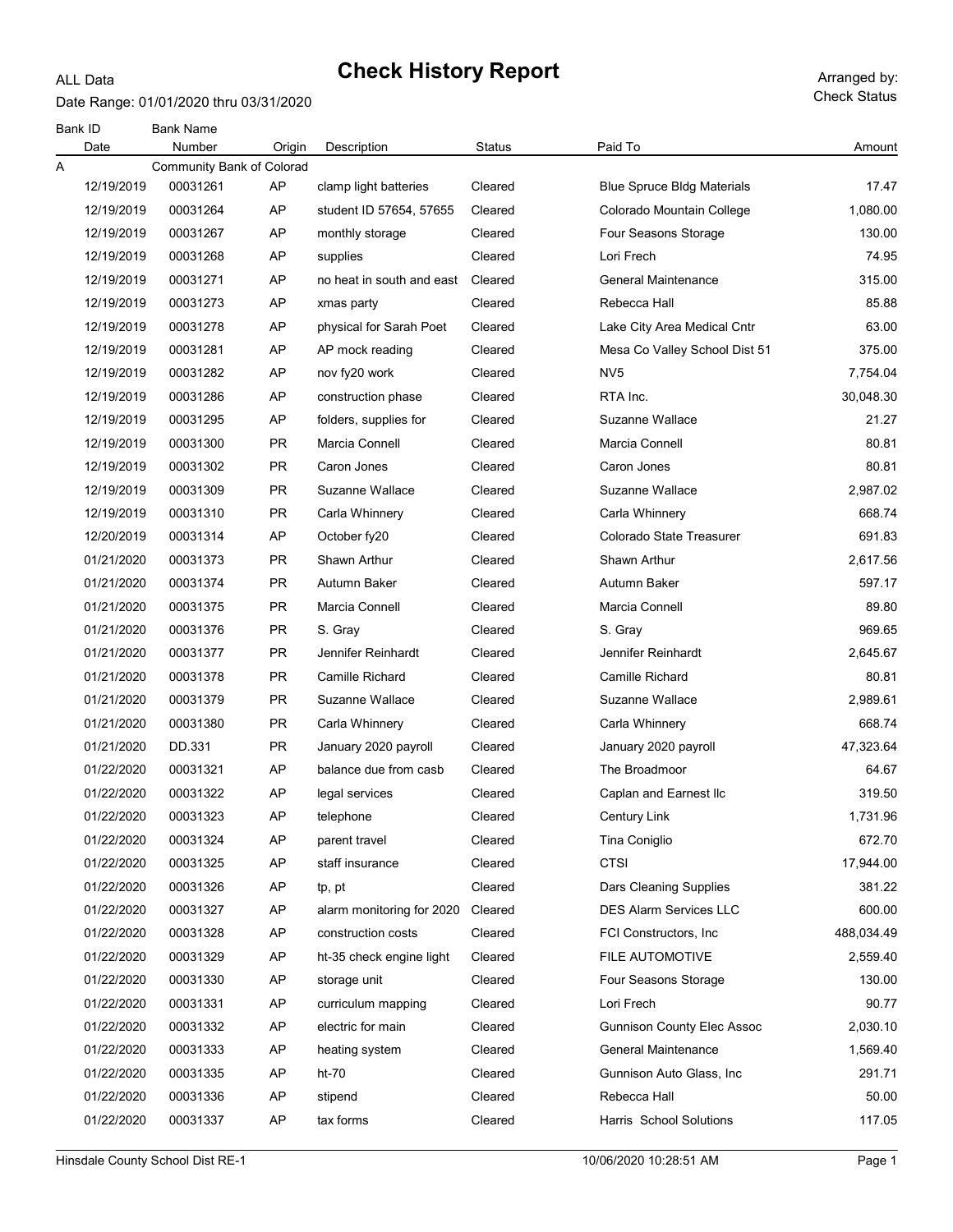#### Date Range: 01/01/2020 thru 03/31/2020

ALL Data

| Bank ID<br>Date | <b>Bank Name</b><br>Number | Origin    | Description                          | <b>Status</b> | Paid To                        | Amount    |
|-----------------|----------------------------|-----------|--------------------------------------|---------------|--------------------------------|-----------|
| 01/22/2020      | 00031338                   | AP        | fuel                                 | Cleared       | <b>Hinsdale County</b>         | 813.93    |
| 01/22/2020      | 00031339                   | AP        | canon meter                          | Cleared       | Image Net Consulting           | 51.38     |
| 01/22/2020      | 00031340                   | AP        | orton gillingham training            | Cleared       | Institute for Multi-Sensory Ed | 3,525.00  |
| 01/22/2020      | 00031341                   | AP        | books                                | Cleared       | John Wagner Public Library     | 295.44    |
| 01/22/2020      | 00031342                   | AP        | curriculum mapping                   | Cleared       | Sarah Kem                      | 50.00     |
| 01/22/2020      | 00031343                   | AP        | donation to ski hill for             | Cleared       | Lake City Ski Hill             | 1,500.00  |
| 01/22/2020      | 00031344                   | AP        | gloss film for laminater             | Cleared       | Leading Edge                   | 128.04    |
| 01/22/2020      | 00031345                   | AP        | curriculum mapping MTSS Cleared      |               | Martha Levine                  | 50.00     |
| 01/22/2020      | 00031346                   | AP        | db, ih language therapy              | Cleared       | The LISTEN Foundation          | 600.00    |
| 01/22/2020      | 00031347                   | AP        | stipend                              | Cleared       | Lydia Mcneese                  | 50.00     |
| 01/22/2020      | 00031348                   | AP        | stipend                              | Cleared       | <b>Emily Motsinger</b>         | 50.00     |
| 01/22/2020      | 00031349                   | AP        | nov, dec work                        | Cleared       | NV <sub>5</sub>                | 7,716.54  |
| 01/22/2020      | 00031350                   | AP        | stipend                              | Cleared       | Caitlyn Rhodes                 | 50.00     |
| 01/22/2020      | 00031351                   | AP        | construction phase                   | Cleared       | RTA Inc.                       | 10,016.10 |
| 01/22/2020      | 00031352                   | AP        | advertising                          | Cleared       | Silver World Publishing        | 1,536.00  |
| 01/22/2020      | 00031353                   | AP        | for kitchen manger                   | Cleared       | Debra Stephens                 | 49.50     |
| 01/22/2020      | 00031354                   | AP        | water for soccer field               | Cleared       | Town Of Lake City              | 3,769.00  |
| 01/22/2020      | 00031355                   | AP        | trash removal                        | Cleared       | Utah's Sanitation              | 525.00    |
| 01/22/2020      | 00031356                   | AP        | curriculum mapping                   | Cleared       | Lily Virden                    | 100.00    |
| 01/22/2020      | 00031357                   | AP        | ms bb, ms science,                   | Cleared       | <b>Card Service Center</b>     | 1,477.80  |
| 01/22/2020      | 00031358                   | AP        | casb, school board                   | Cleared       | <b>Card Service Center</b>     | 1,839.72  |
| 01/22/2020      | 00031359                   | AP        | supplies, k-1, holiday party Cleared |               | FNB of Lake City and Creede    | 945.28    |
| 01/22/2020      | 00031360                   | AP        | casb                                 | Cleared       | Visa/fnb Lake City & Creede    | 56.78     |
| 01/22/2020      | 00031361                   | AP        | stuco/nhs, tech,                     | Cleared       | <b>Card Service Center</b>     | 949.03    |
| 01/22/2020      | 00031362                   | AP        | curriculum mapping                   | Cleared       | Suzanne Wallace                | 143.00    |
| 01/22/2020      | 00031363                   | AP        | construction field,                  | Cleared       | Yeh & Associates               | 2,822.00  |
| 01/22/2020      | 00031364                   | AP        | meter reading cairadv                | Cleared       | Image Net Consulting           | 66.86     |
| 01/22/2020      | 00031365                   | AP        | curriculum mapping                   | Cleared       | Caitlyn Rhodes                 | 50.00     |
| 01/22/2020      | 00031381                   | <b>AP</b> | January 2020 payroll                 | Cleared       | Aflac                          | 320.74    |
| 01/22/2020      | 00031382                   | AP        | January 2020 payroll                 | Cleared       | Colorado Dept. Of Revenue      | 1,741.00  |
| 01/22/2020      | 00031383                   | AP        | January 2020 payroll                 | Cleared       | <b>CTSI</b>                    | 186.80    |
| 01/22/2020      | 00031384                   | AP        | January 2020 payroll                 | Cleared       | First Natl Bank Of Lake City   | 6,278.76  |
| 01/22/2020      | 00031385                   | AP        | January 2020 payroll                 | Cleared       | Public Employee Ret Assoc      | 21,140.75 |
| 01/22/2020      | 00031386                   | AP        | January 2020 payroll                 | Cleared       | Pera 401(k) Plan               | 460.57    |
| 02/20/2020      | 00031387                   | <b>PR</b> | Shawn Arthur                         | Cleared       | Shawn Arthur                   | 2,617.55  |
| 02/20/2020      | 00031388                   | <b>PR</b> | Autumn Baker                         | Cleared       | Autumn Baker                   | 1,021.65  |
| 02/20/2020      | 00031389                   | <b>PR</b> | Marcia Connell                       | Cleared       | Marcia Connell                 | 397.78    |
| 02/20/2020      | 00031390                   | <b>PR</b> | S. Gray                              | Cleared       | S. Gray                        | 969.64    |
| 02/20/2020      | 00031391                   | <b>PR</b> | Caron Jones                          | Cleared       | Caron Jones                    | 80.81     |
| 02/20/2020      | 00031392                   | <b>PR</b> | <b>Toni Painter</b>                  | Cleared       | <b>Toni Painter</b>            | 80.81     |
| 02/20/2020      | 00031393                   | <b>PR</b> | Linda Pavich                         | Cleared       | Linda Pavich                   | 80.81     |
| 02/20/2020      | 00031394                   | <b>PR</b> | Jennifer Reinhardt                   | Cleared       | Jennifer Reinhardt             | 2,645.67  |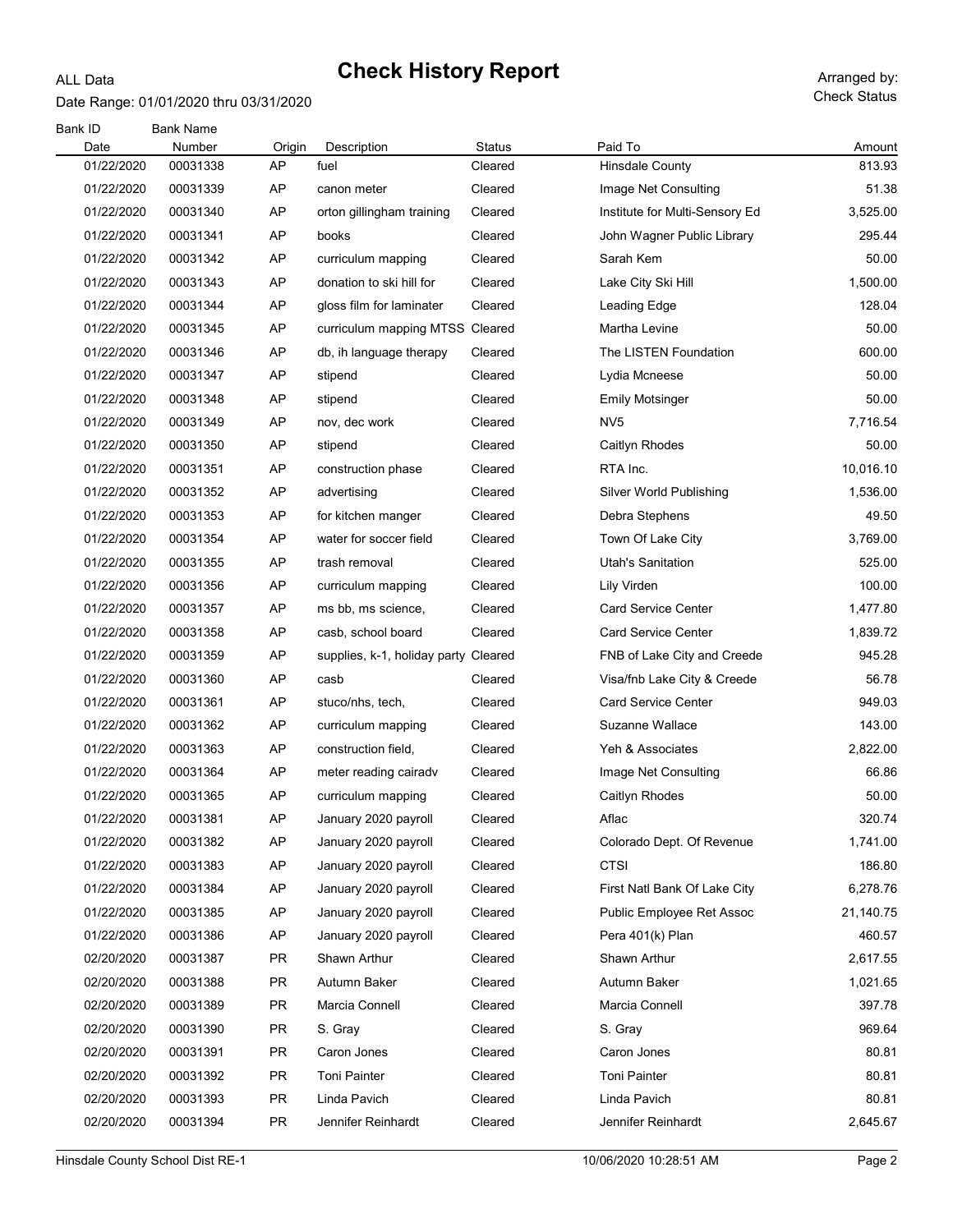#### Date Range: 01/01/2020 thru 03/31/2020

ALL Data

| Bank ID            | <b>Bank Name</b>   |                     |                                |                   |                                   |                  |
|--------------------|--------------------|---------------------|--------------------------------|-------------------|-----------------------------------|------------------|
| Date<br>02/20/2020 | Number<br>00031395 | Origin<br><b>PR</b> | Description<br>Camille Richard | Status<br>Cleared | Paid To<br><b>Camille Richard</b> | Amount<br>161.64 |
| 02/20/2020         | 00031396           | <b>PR</b>           | Danvis Smith                   | Cleared           | Danvis Smith                      | 121.23           |
| 02/20/2020         | 00031397           | <b>PR</b>           | Suzanne Wallace                | Cleared           | Suzanne Wallace                   | 2,989.61         |
| 02/20/2020         | 00031398           | <b>PR</b>           | Carla Whinnery                 | Cleared           | Carla Whinnery                    | 668.73           |
| 02/20/2020         | 00031399           | AP                  | Feb fy20                       | Cleared           | Aflac                             | 320.74           |
| 02/20/2020         | 00031400           | AP                  | Feb fy20                       | Cleared           | Colorado Dept. Of Revenue         | 1,712.00         |
| 02/20/2020         | 00031401           | AP                  | Feb fy20                       | Cleared           | Colorado Dept of Revenue          | 40.41            |
| 02/20/2020         |                    | AP                  | Feb fy20                       |                   |                                   | 6,239.96         |
|                    | 00031402           |                     |                                | Cleared           | First Natl Bank Of Lake City      |                  |
| 02/20/2020         | 00031403           | AP                  | Feb fy20                       | Cleared           | Public Employee Ret Assoc         | 21,757.11        |
| 02/20/2020         | 00031404           | AP                  | Feb fy20                       | Cleared           | Pera 401(k) Plan                  | 660.57           |
| 02/20/2020         | 00031406           | AP                  | rope for pe                    | Cleared           | <b>Blue Spruce Bldg Materials</b> | 310.66           |
| 02/20/2020         | 00031407           | AP                  | january billing                | Cleared           | Caplan and Earnest Ilc            | 100.00           |
| 02/20/2020         | 00031408           | AP                  | online district policy         | Cleared           | Colo Assoc Of School Boards       | 2,300.00         |
| 02/20/2020         | 00031409           | AP                  | lunch $2/10$                   | Cleared           | <b>Climb Elevated Eatery</b>      | 712.00           |
| 02/20/2020         | 00031410           | AP                  | parent reimbursement           | Cleared           | Tina Coniglio                     | 347.20           |
| 02/20/2020         | 00031411           | AP                  | valentine parties, etc.        | Cleared           | <b>Country Store</b>              | 296.62           |
| 02/20/2020         | 00031412           | AP                  | staff insurance                | Cleared           | <b>CTSI</b>                       | 18,130.80        |
| 02/20/2020         | 00031413           | AP                  | cleaning supplies              | Cleared           | <b>Dars Cleaning Supplies</b>     | 218.01           |
| 02/20/2020         | 00031414           | AP                  | billing for construction       | Cleared           | FCI Constructors, Inc.            | 1,108,488.97     |
| 02/20/2020         | 00031415           | AP                  | ht-60 check engine light       | Cleared           | <b>FILE AUTOMOTIVE</b>            | 3,552.61         |
| 02/20/2020         | 00031416           | AP                  | monthly storage                | Cleared           | Four Seasons Storage              | 130.00           |
| 02/20/2020         | 00031417           | AP                  | holiday party,                 | Cleared           | Lori Frech                        | 25.20            |
| 02/20/2020         | 00031418           | AP                  | electric                       | Cleared           | <b>Gunnison County Elec Assoc</b> | 1,627.66         |
| 02/20/2020         | 00031419           | AP                  | heating system                 | Cleared           | General Maintenance               | 810.00           |
| 02/20/2020         | 00031420           | AP                  | staff training                 | Cleared           | <b>Get Some Groceries</b>         | 798.39           |
| 02/20/2020         | 00031421           | AP                  | work study                     | Cleared           | <b>Brian Graham</b>               | 66.60            |
| 02/20/2020         | 00031422           | AP                  | stipend                        | Cleared           | Natascia Hays                     | 25.00            |
| 02/20/2020         | 00031423           | AP                  | CPR cards                      | Cleared           | <b>Hinsdale County</b>            | 1,837.17         |
| 02/20/2020         | 00031424           | AP                  | meter reading                  | Cleared           | Image Net Consulting              | 120.72           |
| 02/20/2020         | 00031425           | AP                  | tape and glue                  | Cleared           | John Wagner Public Library        | 373.70           |
| 02/20/2020         | 00031426           | AP                  | girls bb coaching              | Cleared           | Sarah Kem                         | 250.00           |
| 02/20/2020         | 00031427           | AP                  | stipend                        | Cleared           | Martha Levine                     | 25.00            |
| 02/20/2020         | 00031428           | AP                  | DB, IH language therapy        | Cleared           | The LISTEN Foundation             | 600.00           |
| 02/20/2020         | 00031429           | AP                  | 18-19 Detention center         | Cleared           | Mesa Co Valley School Dist 51     | 231.33           |
| 02/20/2020         | 00031430           | AP                  | prizes for kids                | Cleared           | <b>Emily Motsinger</b>            | 18.72            |
| 02/20/2020         | 00031431           | AP                  | DC trip first payment          | Cleared           | Nations Classroom                 | 2,700.00         |
| 02/20/2020         | 00031432           | AP                  | Saul, and Victoria time        | Cleared           | NV <sub>5</sub>                   | 7,472.42         |
| 02/20/2020         | 00031433           | AP                  | 2020-2021                      | Cleared           | Northwest Evaluation Assoc        | 1,612.50         |
| 02/20/2020         | 00031434           | AP                  | commissioning                  | Cleared           | pcd Engneering                    | 2,735.00         |
| 02/20/2020         | 00031435           | AP                  | BB lunch for mdl school        | Cleared           | Jennifer Reinhardt                | 41.93            |
| 02/20/2020         | 00031436           | AP                  | construction phase             | Cleared           | RTA Inc.                          | 14,022.54        |
| 02/20/2020         | 00031437           | AP                  | brain quest cards              | Cleared           | School Specialty Inc              | 10.13            |
|                    |                    |                     |                                |                   |                                   |                  |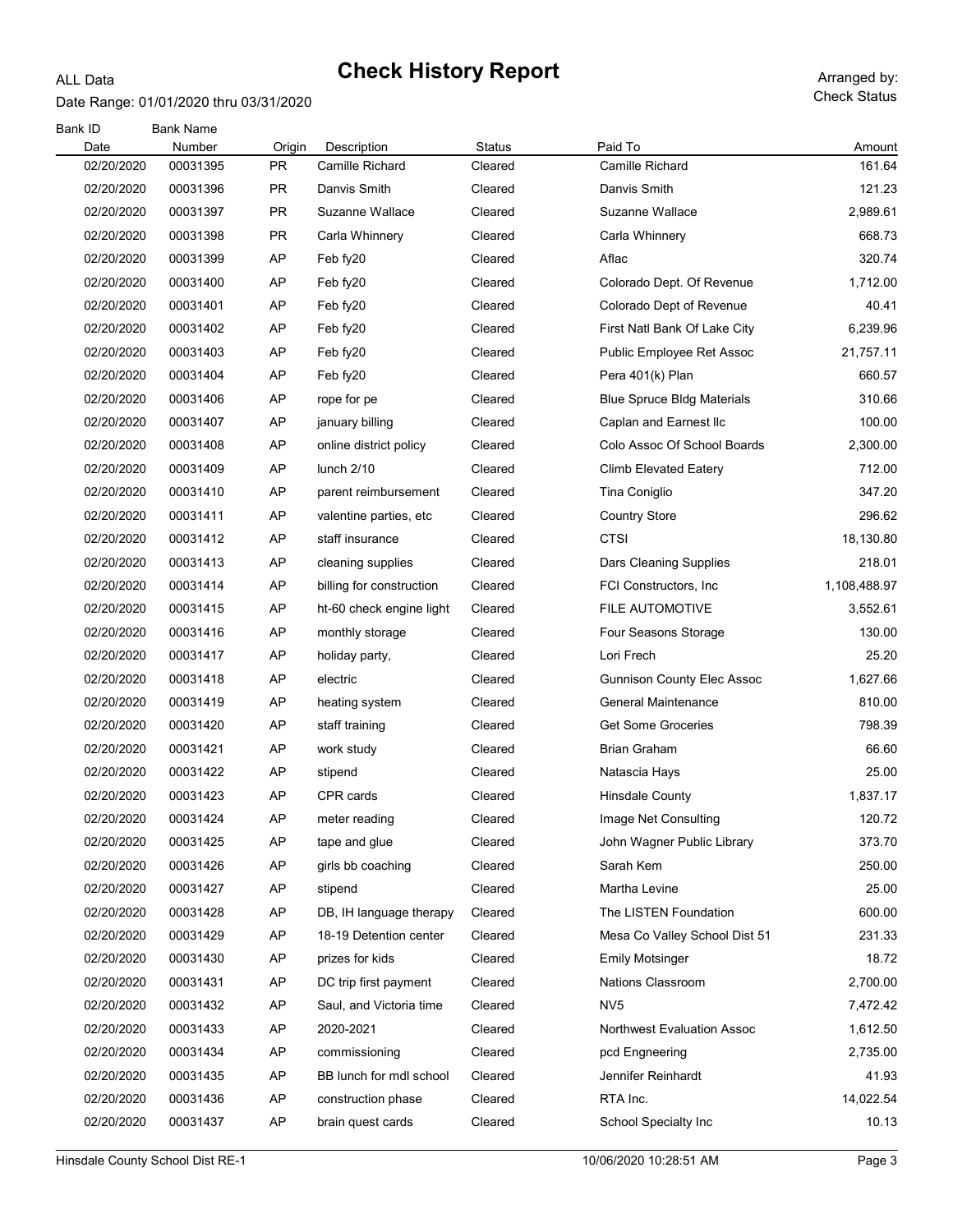### Date Range: 01/01/2020 thru 03/31/2020

ALL Data

| Bank ID                                                            | <b>Bank Name</b>                                         |                            |                                                                                     |                                                                         |                                                                                                                                   |                                                  |
|--------------------------------------------------------------------|----------------------------------------------------------|----------------------------|-------------------------------------------------------------------------------------|-------------------------------------------------------------------------|-----------------------------------------------------------------------------------------------------------------------------------|--------------------------------------------------|
| Date                                                               | Number                                                   | Origin<br>AP               | Description                                                                         | <b>Status</b>                                                           | Paid To                                                                                                                           | Amount                                           |
| 02/20/2020                                                         | 00031439                                                 | AP                         | school nurse                                                                        | Cleared                                                                 | Silver Thread Public Health Di<br>Silver World Publishing                                                                         | 2,966.00<br>1,562.00                             |
| 02/20/2020                                                         | 00031440                                                 | AP                         | school corners                                                                      | Cleared                                                                 | <b>Utah's Sanitation</b>                                                                                                          | 945.00                                           |
| 02/20/2020                                                         | 00031441                                                 |                            | dumpster yardage                                                                    | Cleared                                                                 |                                                                                                                                   |                                                  |
| 02/20/2020                                                         | 00031442                                                 | AP                         | stipend                                                                             | Cleared                                                                 | Lily Virden                                                                                                                       | 25.00                                            |
| 02/20/2020                                                         | 00031443                                                 | AP                         | brd retreat, og, finance,                                                           | Cleared                                                                 | <b>Card Service Center</b>                                                                                                        | 785.00                                           |
| 02/20/2020                                                         | 00031444                                                 | AP                         | climb, SAT, CPR, PE                                                                 | Cleared                                                                 | <b>TIB Card Service Center</b>                                                                                                    | 292.82                                           |
| 02/20/2020                                                         | 00031445                                                 | AP                         | office supplies, climb                                                              | Cleared                                                                 | FNB of Lake City and Creede                                                                                                       | 2,277.87                                         |
| 02/20/2020                                                         | 00031446                                                 | AP                         | case, hot lunch, k-1                                                                | Cleared                                                                 | Visa/fnb Lake City & Creede                                                                                                       | 348.90                                           |
| 02/20/2020                                                         | 00031447                                                 | AP                         | tech, art, repairs, supplies                                                        | Cleared                                                                 | <b>Card Service Center</b>                                                                                                        | 497.74                                           |
| 02/20/2020                                                         | 00031449                                                 | AP                         | basketball coaching                                                                 | Cleared                                                                 | Janel Warren                                                                                                                      | 500.00                                           |
| 02/20/2020                                                         | 00031450                                                 | AP                         | reimbursement for                                                                   | Cleared                                                                 | Wee Care in Lake City                                                                                                             | 5,064.98                                         |
| 02/20/2020                                                         | 00031451                                                 | AP                         | msball, cpr, hsbb                                                                   | Cleared                                                                 | <b>Card Service Center</b>                                                                                                        | 651.97                                           |
| 02/20/2020                                                         | DD.332                                                   | PR                         | Feb fy20                                                                            | Cleared                                                                 | Feb fy20                                                                                                                          | 47,934.22                                        |
| 03/24/2020                                                         | 00031452                                                 | <b>PR</b>                  | Shawn Arthur                                                                        | Cleared                                                                 | Shawn Arthur                                                                                                                      | 2,617.56                                         |
| 03/24/2020                                                         | 00031453                                                 | <b>PR</b>                  | Autumn Baker                                                                        | Cleared                                                                 | Autumn Baker                                                                                                                      | 1,075.13                                         |
| 03/24/2020                                                         | 00031454                                                 | PR                         | Marcia Connell                                                                      | Cleared                                                                 | Marcia Connell                                                                                                                    | 356.41                                           |
| 03/24/2020                                                         | 00031455                                                 | <b>PR</b>                  | Cameron Crump                                                                       | Cleared                                                                 | Cameron Crump                                                                                                                     | 242.45                                           |
| 03/24/2020                                                         | 00031456                                                 | PR                         | S. Gray                                                                             | Cleared                                                                 | S. Gray                                                                                                                           | 969.65                                           |
| 03/24/2020                                                         | 00031457                                                 | <b>PR</b>                  | Caron Jones                                                                         | Cleared                                                                 | Caron Jones                                                                                                                       | 356.41                                           |
| 03/24/2020                                                         | 00031458                                                 | PR                         | <b>Toni Painter</b>                                                                 | Cleared                                                                 | Toni Painter                                                                                                                      | 237.07                                           |
| 03/24/2020                                                         | 00031459                                                 | <b>PR</b>                  | Linda Pavich                                                                        | Cleared                                                                 | Linda Pavich                                                                                                                      | 80.81                                            |
| 03/24/2020                                                         | 00031460                                                 | <b>PR</b>                  | Jennifer Reinhardt                                                                  | Cleared                                                                 | Jennifer Reinhardt                                                                                                                | 2,645.67                                         |
| 03/24/2020                                                         | 00031461                                                 | PR                         | Camille Richard                                                                     | Cleared                                                                 | Camille Richard                                                                                                                   | 80.81                                            |
| 03/24/2020                                                         | 00031462                                                 | PR                         | Danvis Smith                                                                        | Cleared                                                                 | Danvis Smith                                                                                                                      | 106.08                                           |
| 03/24/2020                                                         | 00031463                                                 | PR                         | <b>Phillip Virden</b>                                                               | Cleared                                                                 | Phillip Virden                                                                                                                    | 1,062.27                                         |
| 03/24/2020                                                         | 00031464                                                 | <b>PR</b>                  | Suzanne Wallace                                                                     | Cleared                                                                 | Suzanne Wallace                                                                                                                   | 2,989.61                                         |
| 03/24/2020                                                         | DD.333                                                   | PR                         | March fy20                                                                          | Cleared                                                                 | March fy20                                                                                                                        | 47,389.64                                        |
| 03/26/2020                                                         | 00031469                                                 | AP                         | nylon rope, cable ties                                                              | Cleared                                                                 | <b>Blue Spruce Bldg Materials</b>                                                                                                 | 42.51                                            |
| 03/26/2020                                                         | 00031502                                                 | AP                         | ads for facility mgr, school Cleared                                                |                                                                         | Silver World Publishing                                                                                                           | 1,768.00                                         |
| 01/22/2020                                                         | 00031334                                                 | AP                         | supplies                                                                            | Outstanding                                                             | <b>Get Some Groceries</b>                                                                                                         | 14.02                                            |
| 02/20/2020                                                         | 00031405                                                 | AP                         | elem school bb                                                                      | Outstanding                                                             | Alamosa Youth Basketball                                                                                                          | 150.00                                           |
| 02/20/2020                                                         | 00031438                                                 | AP                         | stipend for tech training                                                           | Outstanding                                                             | Dan Scroggins                                                                                                                     | 25.00                                            |
| 02/20/2020                                                         | 00031448                                                 | AP                         | for classroom                                                                       | Outstanding                                                             | Suzanne Wallace                                                                                                                   | 39.47                                            |
| 03/24/2020                                                         | 00031465                                                 | PR                         | Carla Whinnery                                                                      | Outstanding                                                             | Carla Whinnery                                                                                                                    | 668.74                                           |
| 03/26/2020                                                         | 00031467                                                 | AP                         | March fy20                                                                          | Outstanding                                                             | Aflac                                                                                                                             | 320.74                                           |
| 03/26/2020                                                         | 00031468                                                 | AP                         | propane usage                                                                       | Outstanding                                                             | Amerigas                                                                                                                          | 1,138.89                                         |
| 03/26/2020                                                         | 00031470                                                 | AP                         | track uniforms                                                                      | Outstanding                                                             | <b>Bsn Sports</b>                                                                                                                 | 1,556.10                                         |
|                                                                    |                                                          |                            |                                                                                     |                                                                         |                                                                                                                                   |                                                  |
|                                                                    |                                                          |                            |                                                                                     |                                                                         |                                                                                                                                   |                                                  |
|                                                                    |                                                          |                            |                                                                                     |                                                                         |                                                                                                                                   |                                                  |
|                                                                    |                                                          |                            |                                                                                     |                                                                         |                                                                                                                                   |                                                  |
|                                                                    |                                                          |                            |                                                                                     |                                                                         |                                                                                                                                   |                                                  |
| 03/26/2020<br>03/26/2020<br>03/26/2020<br>03/26/2020<br>03/26/2020 | 00031471<br>00031472<br>00031473<br>00031474<br>00031475 | AP<br>AP<br>AP<br>AP<br>AP | legal services<br>telephone<br>confrence fees<br>March fy20<br>January 2020 payroll | Outstanding<br>Outstanding<br>Outstanding<br>Outstanding<br>Outstanding | Caplan and Earnest Ilc<br>Century Link<br>Colo High School Activities As<br>Colorado Dept. Of Revenue<br>Colorado State Treasurer | 844.00<br>549.37<br>420.00<br>1,752.00<br>667.69 |